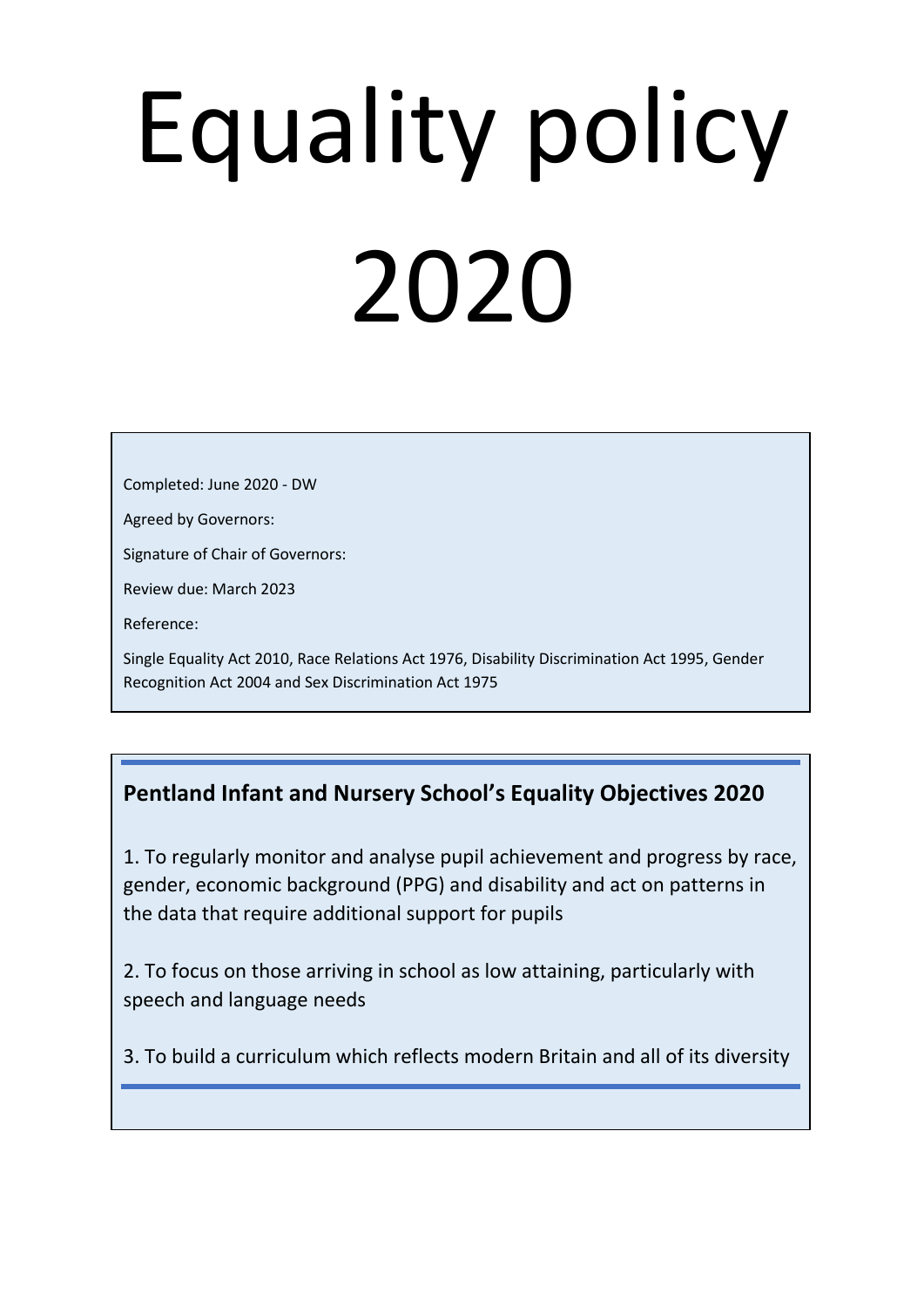# **Introduction**

Our school is inclusive; we focus on the well-being and progress of every child and we are committed to ensuring all members of our community are of equal worth.

We believe that the Equality Act (2010) and Public sector Equality Duty (2011) provide a framework to support our commitment to valuing diversity, tackling discrimination, promoting equality and fostering good relationships between people. They also ensure that we continue to tackle issues of disadvantage and underachievement. We recognise that these duties reflect international human rights standards as expressed in the UN Convention on the Rights of the Child, the UN Convention on the Rights of People with Disabilities, and the Human Rights Act 1998.

## **Our approach to equality is based on 7 key principles**

1. All learners are of equal value. Whether or not they are disabled, whatever their ethnicity, culture, economic background, national origin or national status, whatever their gender and gender identity, whatever their religious or non-religious affiliation or faith background and whatever their sexual orientation.

2. We recognise, respect and value difference and understand that diversity is a strength. We take account of differences and strive to remove barriers and disadvantages which people may face, in relation to background, disability, ethnicity, gender, religion, belief or faith and sexual orientation. We believe that diversity is a strength, which should be respected and celebrated by all those who learn, teach and visit here.

3. We foster positive attitudes and relationships. We actively promote positive attitudes and mutual respect between groups and communities different from each other.

4. We foster a shared sense of cohesion and belonging. We want all members of our school community to feel a sense of belonging within the school and wider community and to feel that they are respected and able to participate fully in school life.

5. We observe good equalities practice for our staff. We ensure that policies and procedures benefit all employees and potential employees in all aspects of their work, including in recruitment and promotion, and in continuing professional development.

6. We have the highest expectations of all our children. We expect that all pupils can make good progress and achieve to their highest potential.

7. We work to raise standards for all pupils, but especially for the most vulnerable. We believe that improving the quality of education for the most vulnerable groups of pupils raises standards across the whole school.

# **Purpose of the policy**

The Equality Act 2010 was introduced to ensure protection from discrimination, harassment and victimisation on the grounds of specific characteristics (referred to as protected characteristics). This means that schools cannot discriminate against pupils or treat them less favourably because of their sex (gender), race, disability, religion or belief, gender reassignment, sexual orientation or pregnancy or maternity.

Age and marriage and civil partnership are also "protected characteristics" but are not part of the school provisions related to pupils.

The Act requires all public organisations, including schools to comply with the Public Sector Equality Duty and two specific duties. The Public Sector Equality Duty or "general duty" This requires all public organisations, including schools to:

- Eliminate unlawful discrimination, harassment and victimisation
- Advance equality of opportunity between different groups
- Foster good relations between different groups

## **Two "specific duties"**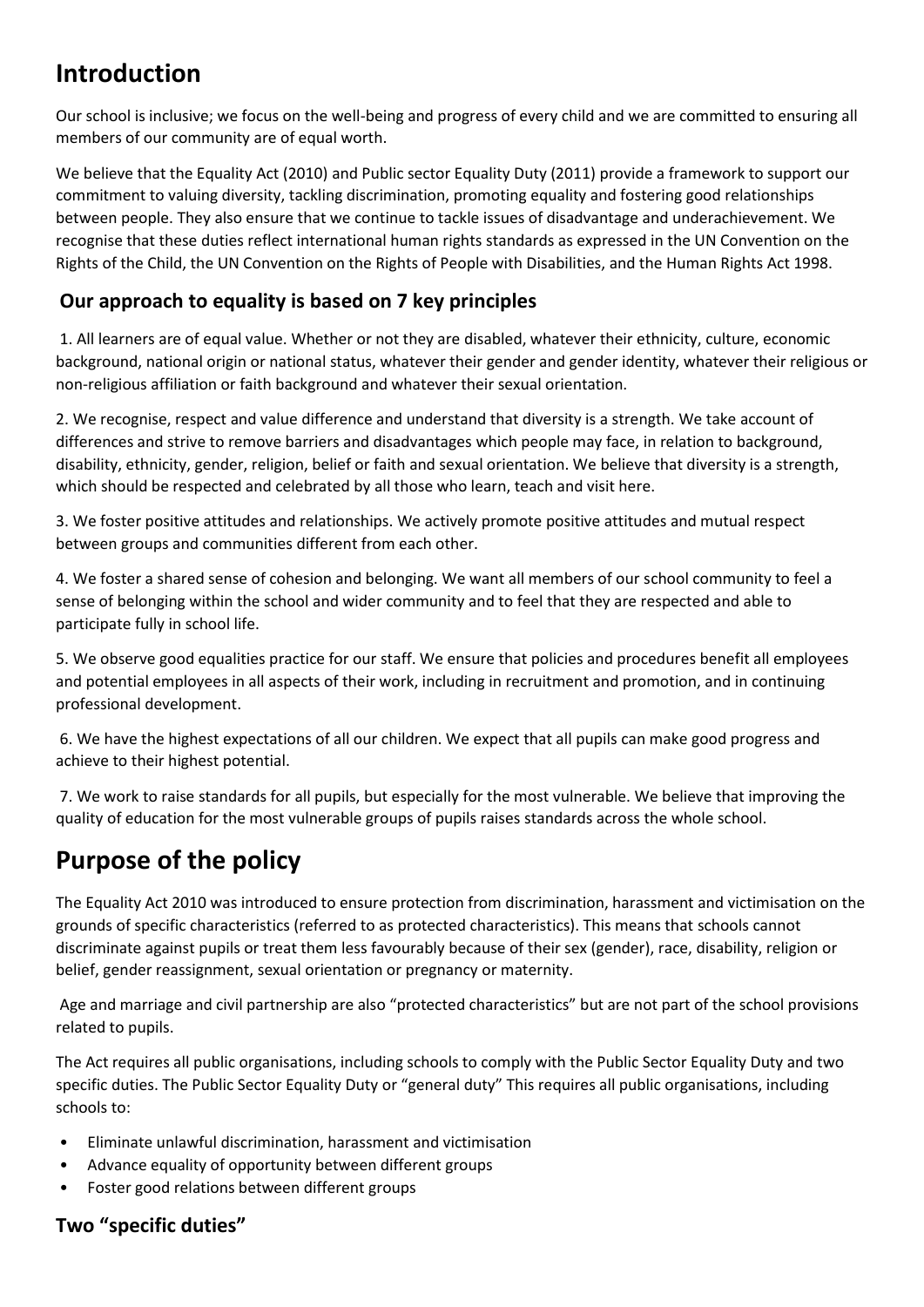This requires all public organisations, including schools to

1. Publish information to show compliance with the Equality Duty

2. Publish Equality objectives at least every 4 years which are specific and measurable

This policy describes how the school is meeting these statutory duties and is in line with national guidance. It includes information about how the school is complying with the Public Sector Equality Duty and also provides guidance to staff and outside visitors about our approach to promoting equality.

#### **Links to other documents**

Please also see:

Behaviour and Anti-bullying policy

SEND policy

Admissions policy

Policies on recruitment and selection

#### **What we do to eliminate discrimination, harassment and victimisation**

• We take account of equality issues in relation to admissions and exclusions; the way we provide education for our pupils and the way we provide access for pupils to use facilities and services.

• We are aware of the Reasonable Adjustment duty for disabled pupils – designed to enhance access and participation to the level of non-disabled pupils and stop disabled children being placed at a disadvantage compared to their non-disabled peers.

• The Headteacher ensures that all appointment panels give due regard to this policy so that no one is discriminated against when it comes to employment, promotion or training opportunities

. • We actively promote equality and diversity though the curriculum and by creating an environment which champions respect for all.

• Our admissions arrangements are fair and transparent, and we do not discriminate against pupils by treating them less favourably on the grounds of their sex, race, disability, religion or belief, sexual orientation, gender reassignment, pregnancy or maternity.

## **Behaviour, Exclusions and Attendance**

The school policies on Pupil Behaviour & Anti-Bullying and Attendance take full account of the new duties under the Equality Act. We make reasonable, appropriate and flexible adjustment for pupils with a disability. We closely monitor data on exclusions and absence from school for evidence of overrepresentation of different groups and take action promptly to address concerns.

# **Addressing prejudice and prejudice-based bullying**

The school challenges all forms of prejudice and prejudice-based bullying, which stand in the way of fulfilling our commitment to inclusion and equality: - prejudices around disability and special educational needs - prejudices around race, religion or beliefs - prejudices around gender and sexual orientation

Staff are made aware of how prejudice-related incidents should be identified, assessed, recorded and dealt with. We treat all bullying incidents equally seriously.

## **What we do to promote equality of opportunity between different groups**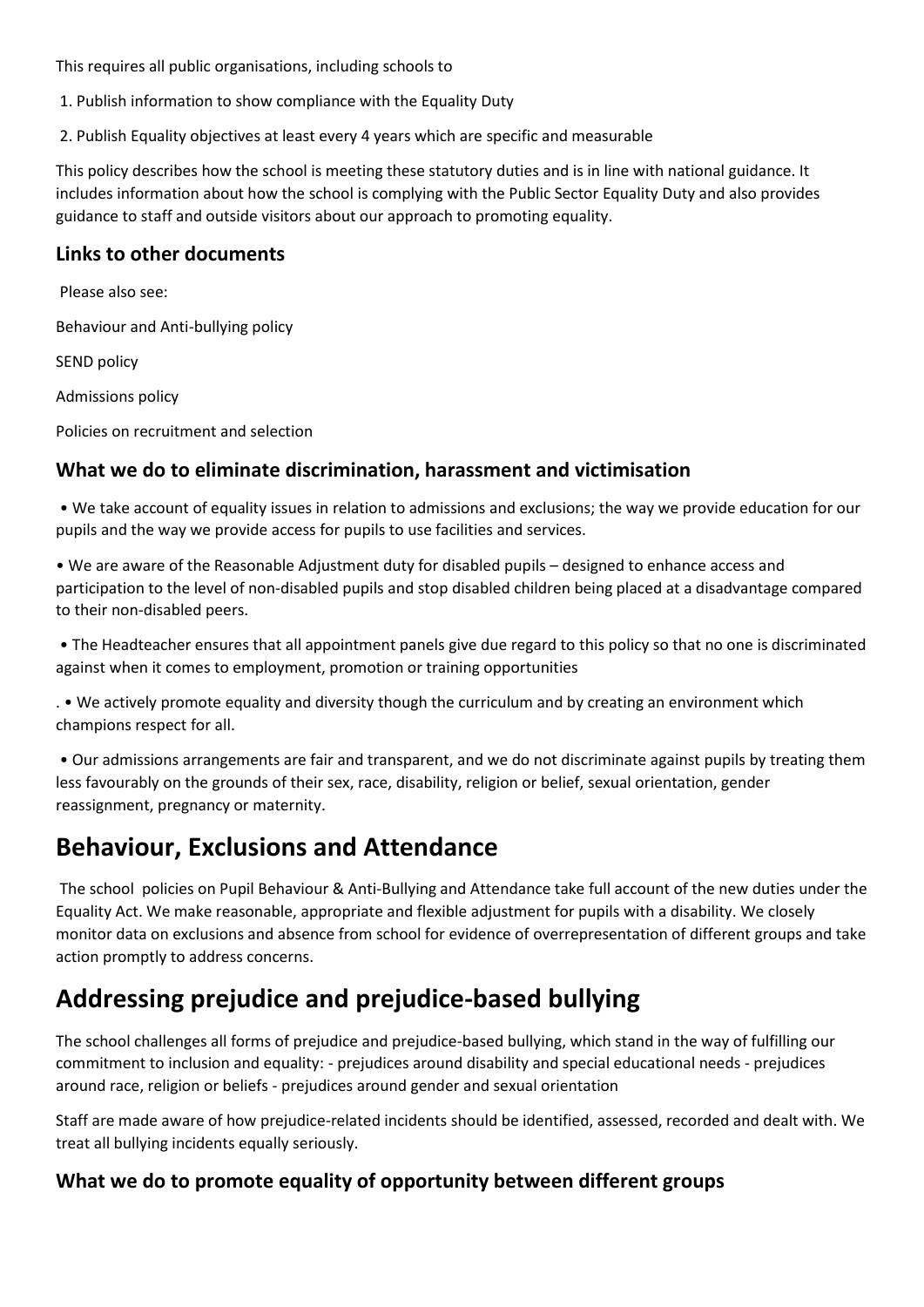- We know the needs of our school population very well and collect and analyse data in order to inform our planning and identify targets to achieve improvements. We take action to close any gaps, for example, for those making slow progress in acquiring age-appropriate literacy and number skills. We also ensure children from all groups are challenged to reach higher levels.
- We have procedures, working in partnership with parents and carers, to identify children who have a disability through our pupil admissions meetings and home visits prior to entry into EYFS.
- We collect, analyse and use data in relation to attendance and exclusions of different groups.
- We use a range of teaching strategies that ensures we meet the needs of all pupils.
- We are alert and proactive about the potentially damaging impact of negative language in matters such as race, gender, disability and sexuality.
- We ensure equality of access for all pupils to a broad and balanced curriculum, removing barriers to participation where necessary.
- Our school has accessibility plans that are renewed every 4 years or when a significant change has taken place.
- We will take positive and proportionate action to address the disadvantage faced by particular groups of pupils with particular protected characteristics, such as targeted support. The actions will be designed to meet the school's Equality Objectives.

# **Monitoring**

• Our attainment records, including attainment and progress of vulnerable groups are monitored by Governors and the Local Education Authority

• Attendance data is scrutinised by Governors and the Local Education Authority, with specific regard to vulnerable groups

- Data regarding exclusions and behaviour is scrutinised by Governors and the Local Education Authority
- We have a rolling programme for reviewing school policies
- The implications for equalities in new policies and practices are considered before they are introduced
- Minutes of meetings are kept where equalities issues are discussed
- We carry out and analyse termly Pupil Voice meetings to ensure that the child's view is heard

In order to ensure that the work we are doing on equalities meets the needs of the whole school community we;

- Review relevant feedback from parent questionnaires and parents' evening,
- Secure and analyse responses from staff surveys, staff meetings and training events
- Review feedback and responses from the children and groups of children from the School Council and Pupil Voice
- Ensure that we secure responses and feedback from the Governing Body and Local Authority Advisors

# **Reviewing this policy**

We review the information about equalities in the policy every four years and make adjustments as appropriate. Further amendments may occur with changes in legislation or as the need arises.

## **Roles and Responsibilities**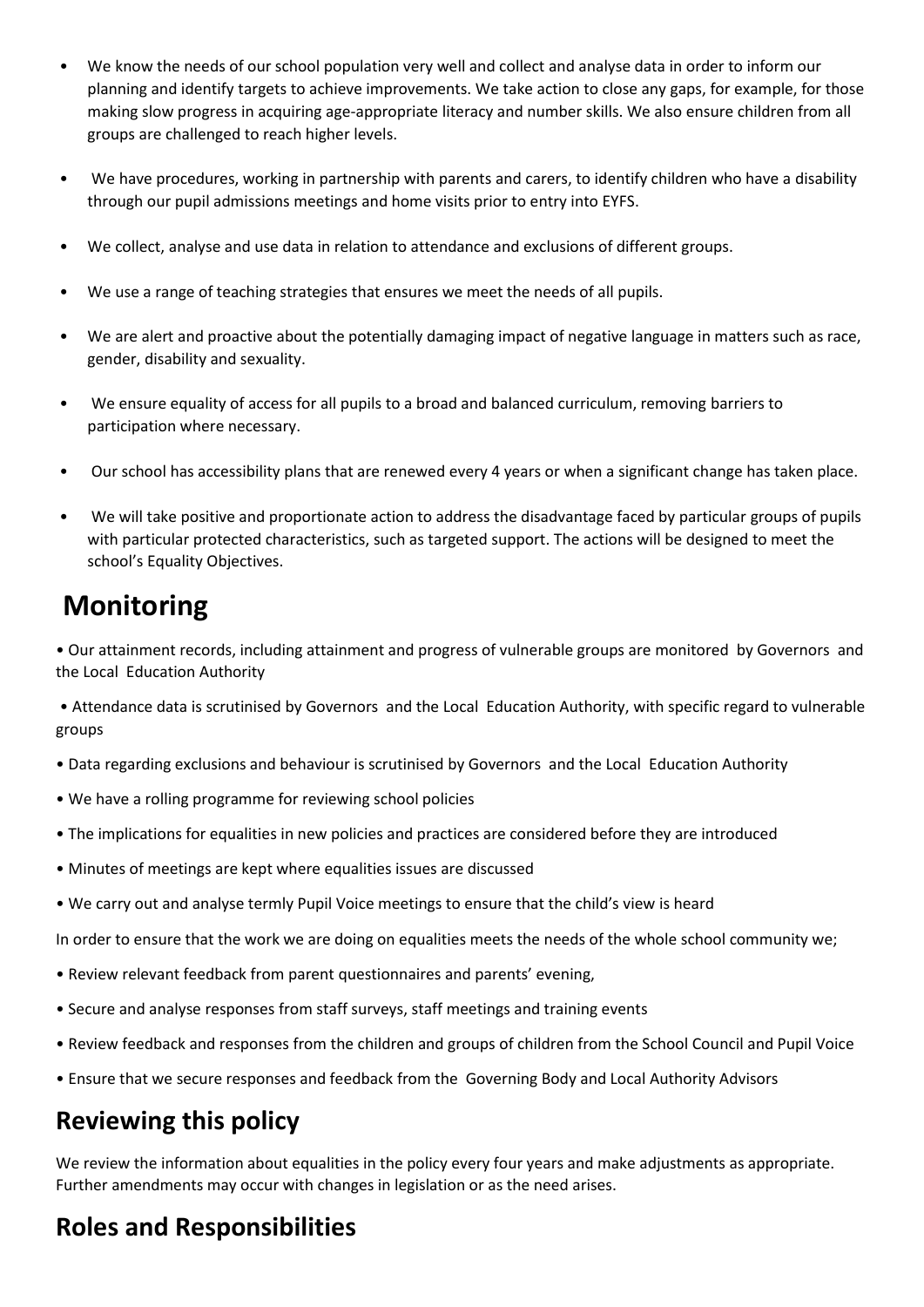The Governing body and the Local Education Authority are responsible for ensuring that the school complies with legislation and adopted policies. They also review all data with regard to attainment, progress, attendance and behaviour.

## **The Governing Body**

The school's governing body ensures that this policy and its related procedures and action plans are implemented. The Local Education Authority and Governing Body committee keep aspects of the school's commitment to the Equality Duty under review, for example, in terms of standards, curriculum, admissions, exclusions, personnel issues and the school environment. Equalities objectives are set every four years by the school.

#### **The Headteacher**

The Headteacher is responsible for implementing the policy; for ensuring that all staff are aware of their responsibilities and are given appropriate training and support; and for taking appropriate action in any cases of unlawful discrimination and reporting these as appropriate

## **Teaching and Support Staff**

All teaching and support staff will:

- promote an inclusive and collaborative ethos in their classroom
- challenge prejudice and discrimination
- deal fairly and professionally with any prejudice-related incidents that may occur

• plan and deliver curricula and lessons that reflect the school's principles, for example, in providing materials that give positive images in terms of race, gender and disability

• maintain the highest expectations of success for all pupils irrespective of race, religion, gender, economic background, disability etc.

• support different groups of pupils in their class through differentiated planning and teaching, especially those who may (sometimes temporarily) find aspects of academic learning difficult

• keep up-to-date with equalities legislation relevant to their work.

## **Visitors**

All visitors to the school, including parents and carers are expected to support our commitment to equalities and comply with the duties set out in this policy. We will publish this policy on our website to enable them to do this.

# **Equal Opportunities for Staff**

This section deals with aspects of equal opportunities relating to staff. We are committed to the implementation of equal opportunities principles and the monitoring and active promotion of equality in all aspects of staffing and employment

- . All staff appointments and promotions are made on the basis of merit and ability and in compliance with the law
- We are also concerned to ensure wherever possible that the staffing of the school reflects the diversity of our community.

• As an employer we strive to ensure that we eliminate discrimination and harassment in our employment practice and actively promote equality across all groups within our workforce.

• We respect the religious beliefs and practice of all staff, pupils and parents, and comply with reasonable requests relating to religious observance and practice.